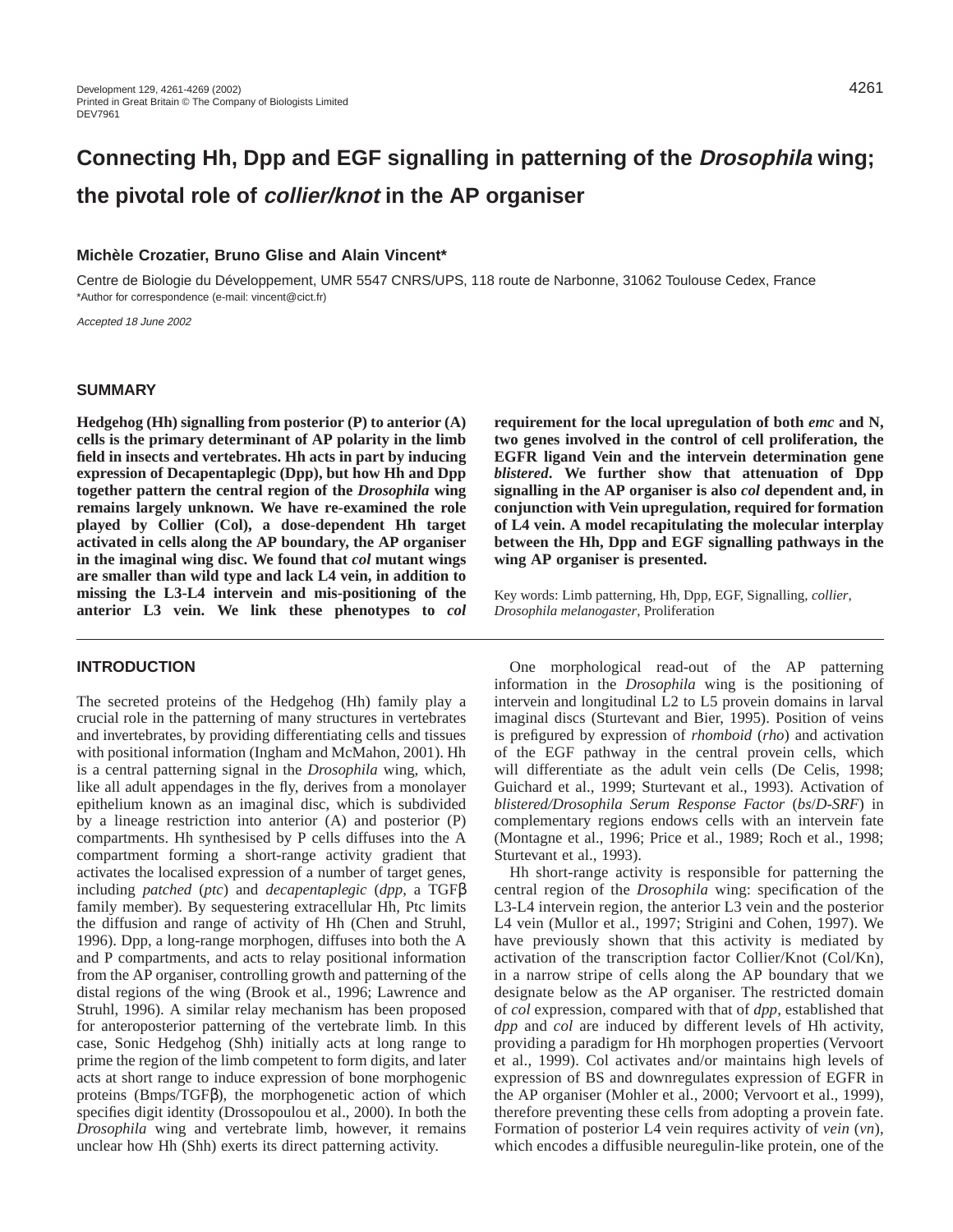#### 4262 M. Crozatier, B. Glise and A. Vincent

known EGFR ligands and activates the EGF pathway (Schnepp et al., 1996; Simcox et al., 1996). Like *col*, *vn* is transcribed in anterior cells along the AP border, consistent with mosaic analyses indicating that *vn* activity is provided by anterior cells (Garcia-Bellido et al., 1994). Together, these data led to the proposal that Hh patterns the central part of the wing via activation of *col* and *vn* in cells along the AP boundary (Mohler et al., 2000; Vervoort et al., 1999). *col* requirement for L4 vein formation has not been previously investigated, however, and the links between *col* and *vn* activity remain elusive. Moreover, the molecular mechanisms involved in positioning of the L3 vein remain to be firmly established.

In this report, we re-examine in depth the role of *col* activity in establishing the vein pattern and size of the wing. First, detailed morphological comparison of the hypomorphic and null *col* mutant wings allowed to precise the null mutant phenotype: a reduced size of the wing contributed by both reduction of the posterior compartment and lack of L3-L4 intervein, the loss of L4 vein, and a posterior shift in the position of L3 vein. At the molecular level, we show that, in addition to BS, *col* upregulates transcription of *vn* in the AP organiser, providing a first molecular interpretation for Col requirement for L4 vein formation. Col is also required for local upregulation of *extramacrochaete* (*emc*) and Notch (N), two genes involved in the control of cell proliferation, thus linking Hh signalling to cell division in the L3-L4 intervein primordium. Furthermore, we show that the recently reported downregulation of Dpp signalling in cells receiving high doses of Hh (Tanimoto et al., 2000) is mediated by *col* activity. By manipulating the levels of *vn* expression and Thickvein (Tkv*,* a type 1 Dpp receptor) activity, we provide evidence that modulation of Dpp signalling in the AP organiser is essential both for positioning L3 vein and formation of L4 vein. The integrative role of Col thus revealed a complex and previously underemphasised interplay between the Hh, Dpp and EGF pathways in determining the size and vein pattern of the *Drosophila* wing.

#### **MATERIALS AND METHODS**

#### **Mutant and transgenic Drosophila strains**

 $col<sup>1</sup>$  is classified as a null allele and  $kn<sup>1</sup>$  as an hypomorphic allele of *col* (Crozatier et al., 1999; Vervoort et al., 1999). The *P[col5-cDNA]* transgene allows to rescue the embryonic lethality (Crozatier et al., 1999), but not the adult wing phenotype of *col<sup>1</sup>* mutants. *vnM2 /TM3, Sb* was provided by A. Garcia-Bellido.

The transgenic lines *UAS-Vn*, *UAS-TkvDN* (TkvDN corresponds to Tkv1DGSK, which lacks the GS box and kinase domain), *dpp-Gal4* and *ptc-Gal4* have previously been described (Haerry et al., 1998; Morimura et al., 1996; Simcox et al., 1996). For ectopic expression of *vn* and *tkvDN* in the *col<sup>1</sup>* genetic background, the *ptc-Gal4*, *UAS-TkvDN* and *UAS-Vn* transgenes were introduced into the *col1, P(col5 cDNA)* chromosome by recombination.

#### **Clonal analysis**

Clones of *col<sup>1</sup>* mutant cells were generated by Flp-mediated mitotic recombination (Xu and Rubin, 1993) by heat-shock treatment at 37°C for 2 hours of first and second instar larvae of the following genotype: *y, w, Hs-Flp/+; FRT-42D, ubi-GFP/ FRT-42D, shaVAIS1, col1*. The *FRT-42D*, *shaVAIS1*, *col<sup>1</sup>* chromosome was constructed by recombination. The cell marker was *shavenoid* (*sha*)*.*

#### **In situ hybridisation and antibody staining**

In situ hybridisation of wings of third instar larvae and pupae were carried out as described elsewhere (Sturtevant et al., 1993). Double labelling with two probes simultaneously was described elsewhere (Crozatier et al., 1996), using the alkaline phosphatase substrate kit 1 provided by Vector. RNA probes were synthesised from cDNA plasmids except for the *col* probe, which contains intronic sequences (Crozatier and Vincent, 1999). The following primary antibodies were used: rabbit anti-Col, anti-P-Mad (Persson et al., 1998) (provided by T. Tabata), anti-phospho histone H3 (from Upstate Biotechnology), rat anti-Ci (which recognises both Ci155 and Ci75, a gift of R. A. Holmgren), mouse monoclonal N (C17.9C6) from Hybridoma bank (a gift of Véronique Van de Bor) and mouse monoclonal anti-BS produced by Michael Gilmam at Cold Spring Harbor Laboratory.

#### **RESULTS**

#### **Col/Kn specifies the central part of the wing and controls wing size**

We have previously reported that in  $col<sup>1</sup>$  mutant flies  $[col<sup>1</sup>$  is a null mutation; *col<sup>1</sup>* adults are obtained upon rescue of the embryonic lethality by a *col* transgene (Crozatier et al., 1999)], the wings completely lacked the intervein normally separating L3 and L4 veins. In  $col^1/kn^1$  mutant wings  $(kn^1)$  is a hypomorphic viable mutation) (Diaz-Benjumea and Garcia-Bellido, 1990; Nestoras et al., 1997) the L3-L4 intervein was only reduced in size, with an occasional partial apposition of L3 and L4 veins (Vervoort et al., 1999) (Fig. 1A-C). Detailed inspection indicated that, in both hypomorphic and null *col* mutants, there is a 20% reduction in the overall wing size compared with wild type (Fig. 1D). To investigate this phenotype, we compared the surface area of each intervein in  $col<sup>1</sup>$ ,  $col<sup>1</sup>/kn<sup>1</sup>$  and wild-type wings. Average values were obtained from measurements of 10 individual wings of each genotype (data not shown). In *col1/kn1* wings, the size of the L3-L4 intervein was 66±6% smaller that of wild type, whereas the size of the other A interveins (anterior margin to L2 and L2-L3) was unchanged, indicating that the reduction in number of cells is specific to this intervein. Surprisingly, however, in  $col<sup>1</sup>$  mutant wings in which the L3-L4 intervein (and L4 vein, see below) were missing, the L2-L3 domain was 12±5% larger than in either wild-type or *col1/kn1* wings. Finally, in both *col<sup>1</sup>* and  $col^1/kn^1$  wings, the L4-L5 and L5 to posterior margin intervein sectors were smaller than in wild type, by  $17±5%$  and  $27±4\%$ , respectively. Taken together, our data indicated that the reduced size of *co1* mutant wings was due to the reduced size (or absence) of both the L3-L4 intervein and posterior interveins (Fig. 1D). As *col* expression is restricted to the L3- L4 intervein (Vervoort et al., 1999), its activity on the regulation of cell proliferation in the P compartment must be cell non-autonomous. The larger size of the L2-L3 intervein in  $col<sup>1</sup>$  wings raised both questions of the identity of the single central thick vein observed in these wings and its position relative to the AP boundary. This vein showed the presence of campaniform organs and dorsal corrugations, which are specific for L3 vein (reviewed by Campuzano and Modolell, 1992; Milan et al., 1997). The *col* mutant phenotype therefore does not correspond to apposition of L3 and L4 veins, as first proposed (Vervoort et al., 1999; Mohler et al., 2000) but to loss of L4 vein and repositioning of L3 vein.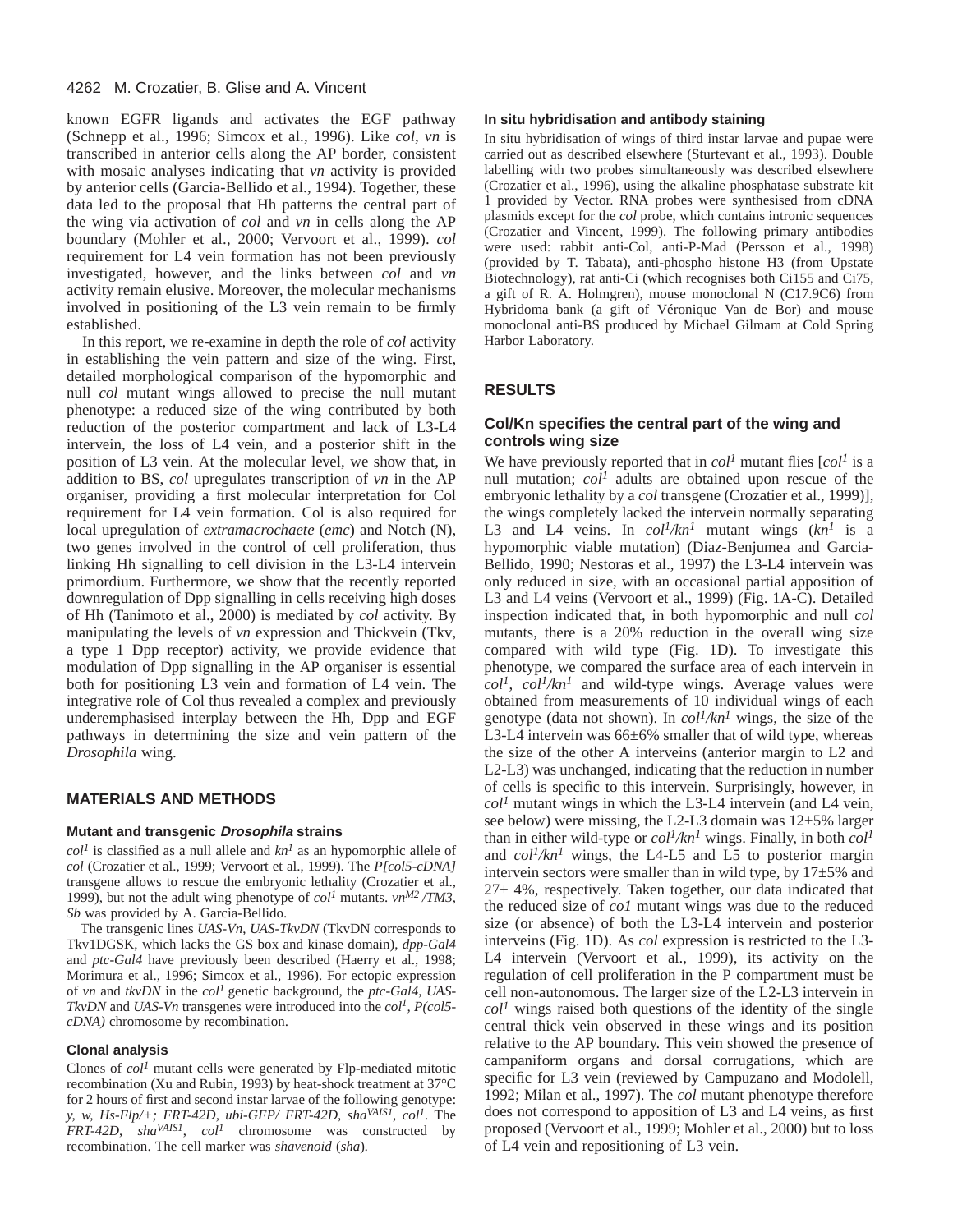# **The central vein in col<sup>1</sup> wings is of L3-type and is displaced closer to the AP boundary**

We have previously shown that BS, an intervein cell marker, is not expressed in the presumptive L3-L4 intervein in  $col<sup>1</sup>$  wing discs of third instar larvae (Vervoort et al., 1999). We asked whether this central area devoid of BS staining corresponded to presumptive L3 or L4 vein, or was composite and examined BS expression in 24 hours APF (after puparium formation) pupae; BS expression enables each longitudinal wild type provein to be visualised as a three- to four-cell wide stripe devoid of staining (Fig. 2A). In *col*<sup>1</sup> mutant wings, instead of L3 and L4 proveins, there was a single central stripe of cells, wider than the wild type L3, which did not express BS (Fig. 2B). A truncated stripe of BS-negative cells located near the presumptive hinge (arrow in Fig. 2B) correlated with the residual L4 vein observed in a proximal position in *col1* adult wings (arrow in Fig. 1C). This indicated that L4 vein was lacking and suggested that the central vein in *col1* mutant wings was a widened L3 vein. In order to confirm this, wings of wild-type and  $col<sup>1</sup>$  pupae at 28-30 hours APF were stained for Ci, which is expressed only by A cells (Blair, 1992) (Fig. 2C,D). At that stage, resolution of provein into vein has occurred and the  $col<sup>1</sup>$  central vein is morphologically distinguishable (arrowhead in Fig. 2D). All cells of this vein expressed Ci, indicating that it was entirely located in the anterior compartment, confirming its L3-like identity (L3m – m for mutant). However, although the posterior limit of Ci expression bisected the wild type L3-L4 intervein (Fig. 2C), it coincided with the posterior limit of  $\text{col}^1$  L3m vein. This shows that the position of L3m vein is shifted towards the AP boundary, correlating with the increased size of the L2-L3m intervein of *col1* adult wings (see above). Taken together, morphological observations and size measurements of adult wings and immunostaining of pupal discs revealed three types of defects in  $col<sup>1</sup>$  mutant wings: a reduced number of cells, the lack of L4 vein and a posteriorwards shift in the position of a wider L3 vein.

# **Reduced proliferation of A cells close to the AP boundary; col requirement for emc and N expression**

The observation that  $col^1/kn^1$  wings displayed both an intervein L2-L3 of normal size and a reduced L3-L4 intervein suggested that the loss of the L3-L4 intervein and the displacement of L3 vein observed in *col<sup>1</sup>* mutant were not necessarily linked*.* The specific loss or reduction of the L3-L4 intervein territory in *col* adult wings could be due to local programmed cell death and/or reduced cell proliferation. To distinguish between these possibilities, we stained wild-type and *col<sup>1</sup>* pupal wing discs with a probes for *reaper* (*rp*)*,* a marker for apoptotic cells (Abrams et al., 1993), and an antibody against a phosphorylated form of histone H3 (H3P), which reveals mitosis. No difference in *rp* expression was detected between wild-type and *col<sup>1</sup>* mutant wings, which excluded a major contribution from apoptosis and suggested instead defective proliferation. In wild-type pupal wings, a wave of mitosis takes place in each intervein primordium between 15 and 21 hours APF (Schubiger and Palka, 1987). H3P staining of wild-type pupal wings 18-20 hours APF allowed the visualisation the proliferation of intervein cells along the proveins (Fig. 3A). Staining was specifically absent from the central region of either *col<sup>1</sup>* or *col1/kn1* mutant wings (Fig. 3B and data not



**Fig. 1.** *col/kn* mutant wings: abnormal vein pattern and reduced size. (A) Wild-type wing with the longitudinal L2 to L5 veins indicated. The small arrowhead and arrow point to veins L3 and L4, respectively. (B)  $col^1/kn^1$  mutant wing; veins L3 and L4 are closer to each other than in wild-type wing and partly apposed proximally. (C)  $col^1$ /*col*<sup>1</sup> wing (abbreviated  $col^1$  in subsequent figures). L2 and L5 veins are normal, but a central larger L3-type vein is present (L3m vein, large arrowhead), whereas only a small, proximal region of L4 vein forms (vertical arrow). *col* wings are smaller than wild type, owing to (partial) loss of the region between L3 and L4 veins and a reduced size of the posterior compartment. In addition, *col<sup>1</sup>* wings display a wider L2-L3 intervein than do wild type or *col<sup>1</sup> /kn1*. (D) Schematic superimposition of wild type (grey) and *col<sup>1</sup>* (black) wings adjusted so as to align the proximal L4 vein. All wings are shown at the same magnification.

shown), correlating with changes from intervein to provein fate. However, the reduced size of the medial region of the wing already detectable at this early pupal stage probably reflects an earlier proliferation defect. Double staining with BS and propidium iodide (PI; not shown), which labels all nuclei, enabled us to count the number of rows of cells that separate the L2-L3 and L4-L5 intervein primordia in wild-type and *col<sup>1</sup>* larval discs. Ten independent measurements gave average numbers of 10.5 and 7.5 rows, respectively, indicating a significant reduction in *col<sup>1</sup>* mutants (not shown). We then looked at the expression of *extramacrochaetae* (*emc*), which encodes a helix-loop-helix (HLH) protein lacking a basic motif, and Notch (N), as both genes have previously been shown to be involved in the control of cell proliferation in the wing (De Celis and Garcia-Bellido, 1994; De Celis et al., 1995; Ellis et al., 1990; Garcia-Bellido et al., 1976; Garrell and Modolell, 1990). In third instar larvae, *emc* is expressed at a low level throughout the wing disc and at a higher level in two stripes of cells corresponding to the prospective A margin and the AP organiser (Baonza and Garcia-Bellido, 1999; de Celis et al., 1995) (Fig. 3C). Unmodified at the A margin, *emc* expression was completely lost from the AP organiser cells in either  $col^1$  or  $col^1/kn^1$  mutant discs (Fig. 3D and data not shown), showing that Col is required for *emc* transcription in the L3-L4 intervein primordium. Levels of N protein are high in intervein regions and low in presumptive vein territories in late third instar (De Celis et al., 1997). In *col<sup>1</sup>* mutants, N is downregulated in the L3m provein domain (data not shown). *col* requirement for *emc* and N upregulation in the AP organiser cells is consistent with the reduced cell number in the central region of *col<sup>1</sup>* mutant discs. This could not, however, account for the reduced number of cells in P interveins also observed in *col* mutant wings.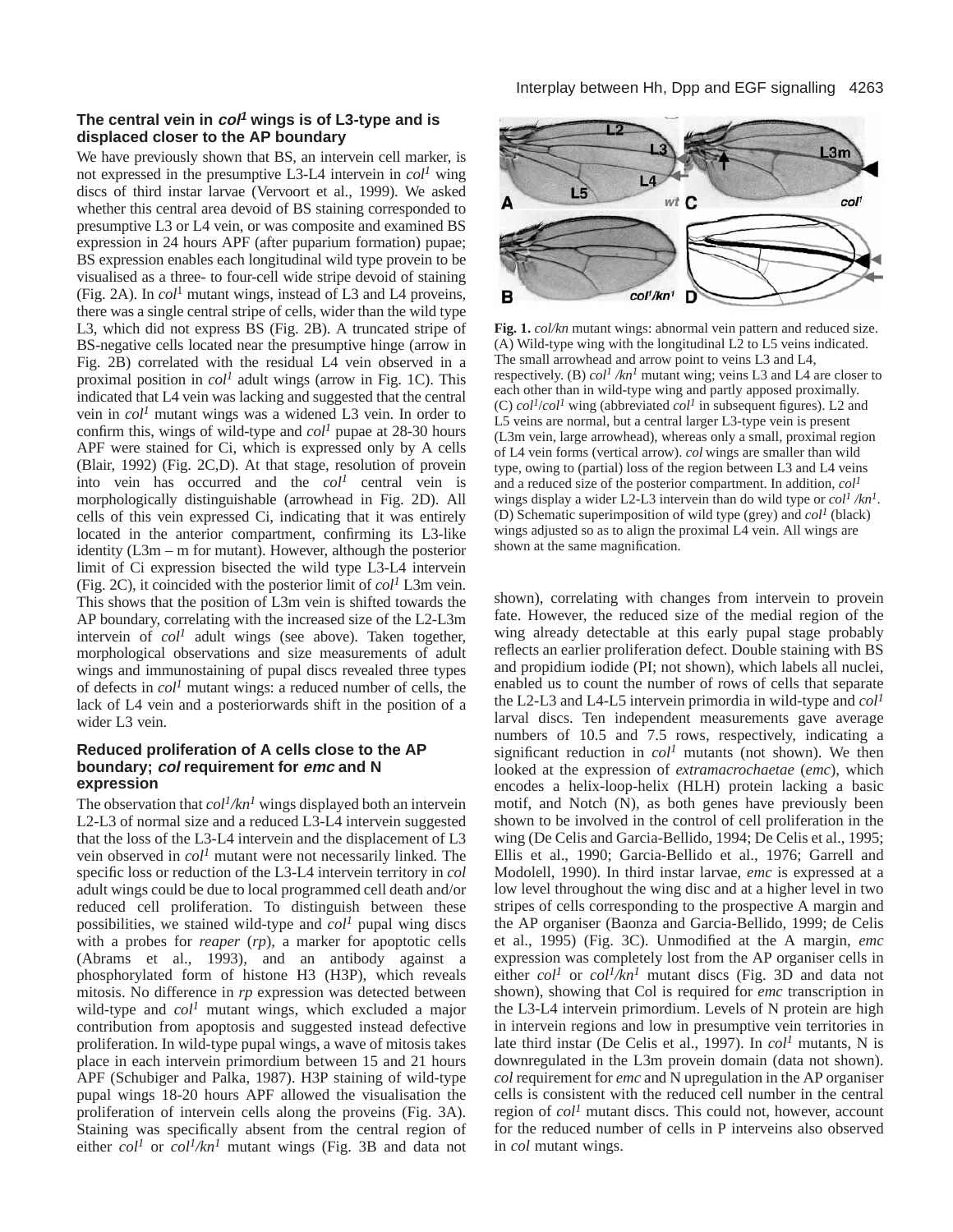#### 4264 M. Crozatier, B. Glise and A. Vincent



**Fig. 2.** Loss of L4 vein and posteriorwards shift of L3 vein in *col<sup>1</sup>* mutant wings. (A,B) BS (D-SRF in figure) expression in 24 hours APF pupae. The central BS labelling which prefigures the L3-L4 intervein in wild type wings (A) is missing in  $col<sup>1</sup>$  pupae (B), confirming the presence of a single central provein in *col<sup>1</sup>* mutants. (C,D) Ci expression in pupal wings 28 hours APF. The posterior limit of Ci expression bisects the L3-L4 intervein in wild-type wings (C) but coincides with the posterior limit of L3m vein in  $col<sup>1</sup>$  wings, indicating a posterior shift in its position (D). Positions of the L3, (residual) L4 and L3m veins are indicated as in Fig. 1.

## **rho expression in col<sup>1</sup> mutant discs prefigures the posterior shift of L3m vein and the absence of L4 vein**

That Hh short-range patterning activity in the wing (Biehs et al., 1998; Mullor et al., 1997; Strigini and Cohen, 1997) is mediated by *col* was first revealed by *hh* overexpression experiments in which the anterior displacement of L3 vein observed in these conditions could be reverted by reducing the *col* dose (Vervoort et al., 1999). This was confirmed by the posterior shift of L3 vein in *col1* mutant wings (Fig. 2C,D). However, the molecular mechanisms involved remained unknown. We first examined the position of vein primordia in *col1* mutant discs, using *rho* in situ hybridisation, which labels the vein primordia (Sturtevant et al., 1993). In wild-type third instar wing discs, single rows of *rho*-positive cells marked the positions of L3 and L4 veins on either side of the AP boundary (Fig. 4A). In  $col<sup>1</sup>$  mutant discs, we observed two types of changes: first, whereas *rho* was only expressed in a few cells in the dorsal presumptive L4 vein, it was expressed in two to four rows of cells, rather than a single one, in the presumptive L3 vein (Fig. 4B). Second, the distance separating the L3 and residual L4 veins was reduced (Fig. 4B), suggesting a posterior shift, in addition to widening, of the presumptive L3m vein, compared with L3. We next directly compared *rho* and *col* expression, as *col* transcription, which is not modified in *col* mutant discs, marks the cells receiving high doses of Hh, thus enabling the AP boundary to be positioned. In wild-type third instar imaginal discs, *rho*-expressing cells flanked the *col* expression domain on both sides, with one to two rows of intercalary cells expressing neither gene (Fig. 4C). In *col1* mutant discs, the L3m *rho* and *col* expression domains partially overlapped, confirming that the position of L3m vein has been shifted posteriorwards by several cell diameters relative to wild type (Fig. 4C,D), as previously deduced from Ci labelling of 24 hours APF pupae (Fig. 2D). However, *rho* labelling did not abut the AP boundary, indicating that *rho* transcription remained repressed in the anterior cells, which express En (Blair, 1992)

(Fig. 4I). The changes in position and number of *rho-*expressing cells in L3m and the lack of *rho* expression in L4 vein show that the abnormal vein pattern of  $col<sup>1</sup>$  adult wings reflects patterning defects occurring in third instar larvae (Fig. 4I).

## **Positioning of L3 vein involves Col-dependent down-regulation of Dpp signalling in the AP organiser**

The displacement of L3m *rho*-expressing cells in *col<sup>1</sup>* discs confirmed that Col mediates Hh activity in positioning the L3 vein. However, specification of L3 vein per se does not depend on *col,* but on activity of the homeobox-containing genes *araucan* (*ara*) and *caupolican* (*cau*) from the *iroquois* complex (*iro-C*) (Gomez-Skarmeta et al., 1996; Gomez-Skarmeta and Modolell, 1996). In order to investigate how the processes of vein specification and vein positioning were connected, we examined the expression domain of *ara* and *col* in wild type and *col1* third instar imaginal discs. In wild-type discs, *ara* and *col* expression partly overlapped, with *ara* expression extending anteriorly by about three rows of cells into the region corresponding to presumptive L3 vein (Fig. 4I). In *col<sup>1</sup>* mutant discs, the stripe of *ara* expression was both weaker and narrower. The posterior border of *ara* expression which is situated within the *col* expression domain and defined by En repression (Gomez-Skarmeta and Modolell, 1996) was not modified, but its anterior border was shifted by two to three rows of cells closer to the AP boundary (Fig. 4F,I). It has previously been reported that positioning of the anterior border of *iro-C* expression involved transcriptional repression by *sal/salr*, which are themselves targets of Dpp signalling (De Celis and Barrio, 2000). This regulation by *sal/salr* raised the possibility that the posterior shift of L3m vein position in *col*<sup>1</sup> wing discs could be due to a modified range of Dpp signalling. In that respect, the recent report that Dpp signalling was



**Fig. 3.** *col* requirement for *emc* upregulation and cell proliferation in the L3-L4 intervein primordium. Cell proliferation in wild-type (A) and  $col^I$  (B) pupal wings, 18-20 hours APF, as visualised by the phosphorylation pattern of Histone H3 (H3P). (A) In wild type, a wave of cell proliferation occurs along veins in each intervein region at this stage, including the L3-L4 presumptive intervein (black frame) No such wave occurs in the medial region of a  $col<sup>1</sup>$  wing (B). (C,D) *emc* expression in third instar wing discs. Upregulation in the AP organiser of wild-type discs (C) is specifically lost in *col<sup>1</sup>* mutant discs (D). The small arrowhead and arrow indicate proveins L3 and L4, respectively.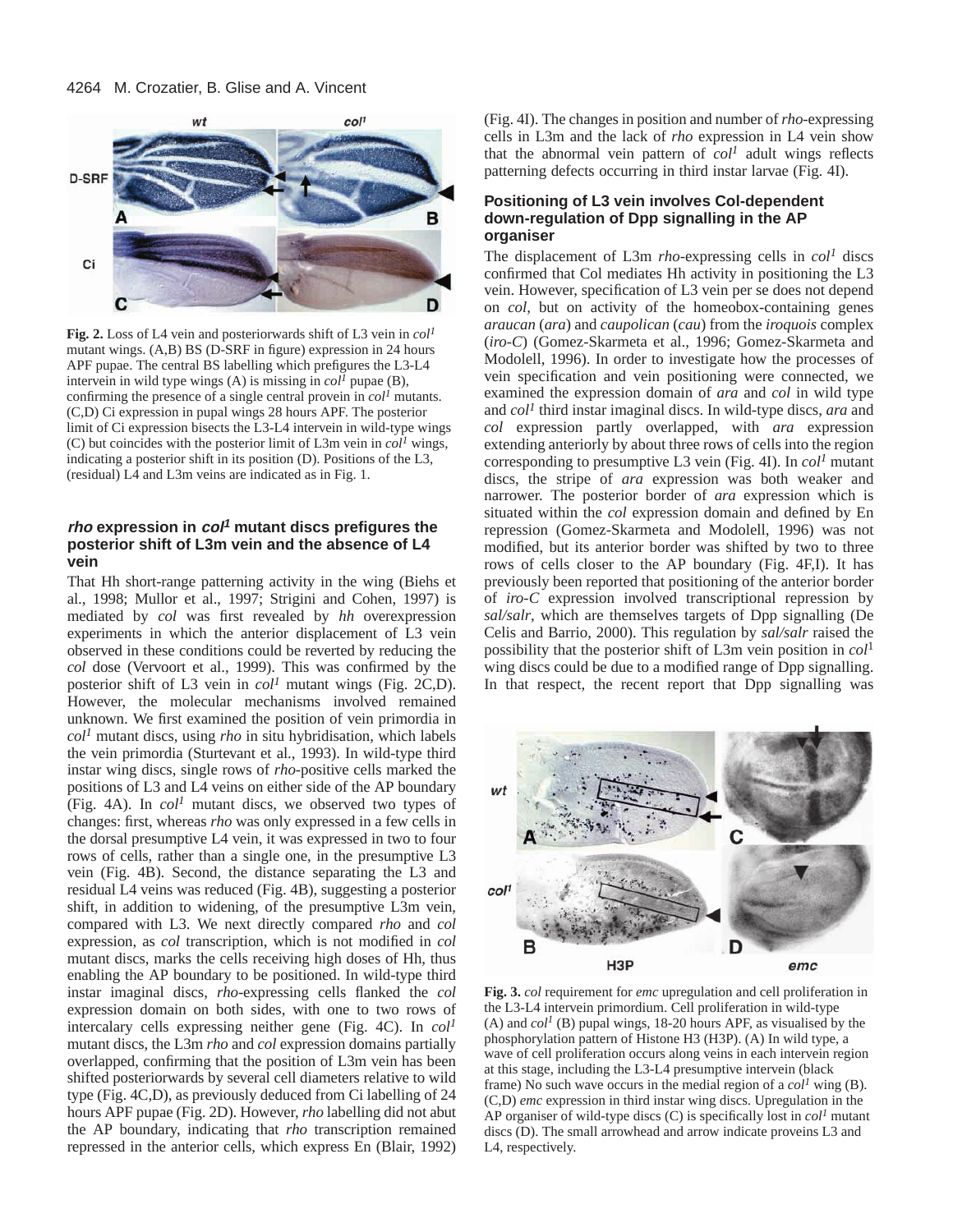attenuated in the AP organiser because of downregulation of expression of Tkv (Funakoshi et al., 2001; Tanimoto et al., 2000) was particularly intriguing. Dpp signalling can be monitored in situ, using antibodies recognising the



**Fig. 4.** Changes in *rho* and *iro* expression in larval discs prefigure the abnormal vein pattern of *col<sup>1</sup>* wings. (A,B) *rho* expression in wildtype and *col<sup>1</sup>* third instar wing discs. In *col<sup>1</sup>* discs (B), *rho* expression in the presumptive L3 vein is wider than in wild type (A), while it is strongly downregulated dorsally or absent ventrally (white arrow) in the L4 vein primordium. The L3 and residual L4 primordia are closer to each other than in wild type. (C,D) Double in situ hybridisation for *rho* (blue) and *col* (pink, red bar) transcripts. In wild-type discs, there is no overlap between *rho* and *col* expression (C). The overlap observed in *col<sup>1</sup>* discs (D) indicates a posterior shift of L3 vein. (E,F) Double in situ hybridisation for *ara* (blue, grey bar) and *col* (pink, red bar) transcripts. In *col<sup>1</sup>* discs (F), the anterior border of *ara* expression is shifted closer to the AP boundary. (G,H) Dpp signalling in wing discs, revealed by the distribution of phosphorylated P-Mad. In wild-type discs (G), Dpp signalling is strongly downregulated in the AP organiser (white bar) and peaks on either side (black bars). In  $col<sup>1</sup>$  discs (H), a uniform labelling is observed in the centre of the disc (black bar). (I) Schematic diagram of the expression domains of En (orange box), Col (red box), *iro* (grey box), *rho* (heavy grey hatching) and high Dpp signalling (Mad\*, blue) in wild-type (top) and  $col^I$  (bottom) wing discs, based on data presented in A-H (see Blair, 1992; Gomez-Skarmeta et al., 1996; de Celis and Barrio, 2000). The L3 provein is indicated in light grey hatching and the AP border as a vertical black bar. This scheme postulates that the anterior shift of *iro* expression in *col<sup>1</sup>* mutants is due to changes in *sal/salr* activity in response to changes in Dpp signalling, while increased *rho* expression reflects the loss of repression by Col in posterior-most *iro*-expressing cells.

#### Interplay between Hh, Dpp and EGF signalling 4265

phosphorylated form of the Mothers against Dpp (p-Mad) protein (Persson et al., 1998). In wild-type discs, levels of p-Mad are low in the AP organiser and high in both A and P flanking cells (Tanimoto et al., 2000) (Fig. 4G). In *col<sup>1</sup>* mutant discs, a uniform staining of p-Mad was observed in the centre of the disc (Fig. 4H), indicating that downregulation of Dpp signalling in the AP organiser requires *col* activity.



**Fig. 5.** Col-mediated upregulation of *vn* transcription in the AP organiser is required but not sufficient for L4 vein formation. (A)  $kn^{1}/kn^{1}$  and (B)  $kn^{1}/kn^{1}$ ;  $vn^{M2}/+$  adult wings. In  $kn^{1}/kn^{1}$ ;  $vn^{M2}/+$ wings, a large region of L4 vein is missing (white arrow). (C,D) *vn* transcription is strongly downregulated in the L3-L4 intervein primordium in  $col^I$  (D) relative to wild type (C) third instar wing discs, except in cells close to the presumptive hinge; (E-H) *col1* and *UAS-Vn/dpp-Gal4; col<sup>1</sup>* adult wings (E,F) and corresponding larval discs (G,H). In the absence of *col*, *vn* expression in the AP organiser does not rescue formation of L4 vein, while vein L3m is widened (F). Double in situ hybridisation for *rho* (blue) and *col* (pink) transcripts in wing discs shows that *rho* expression is not activated in posterior L4 vein cells but is upregulated in cells corresponding to L3m vein or the posterior margin (H). The broken black line indicates the position of the AP boundary. (I)  $col<sup>1</sup>$  mutant clones in the wing, marked by *shavenoid (sha*). L4 vein forms posterior to mutant clone spanning three to four rows of cells along the AP border (blue line); L4 vein is missing and L3 is wider and shifted posteriorly when the  $col<sup>1</sup>$  clone fills the entire L3-L4 region (red line). (J) *UAS-TkvDN*/*ptc-Gal4* adult wings showing that sequestering Dpp by overexpression of TkvDN in the AP organiser results in wings smaller than wild type and specific loss of the L4 vein.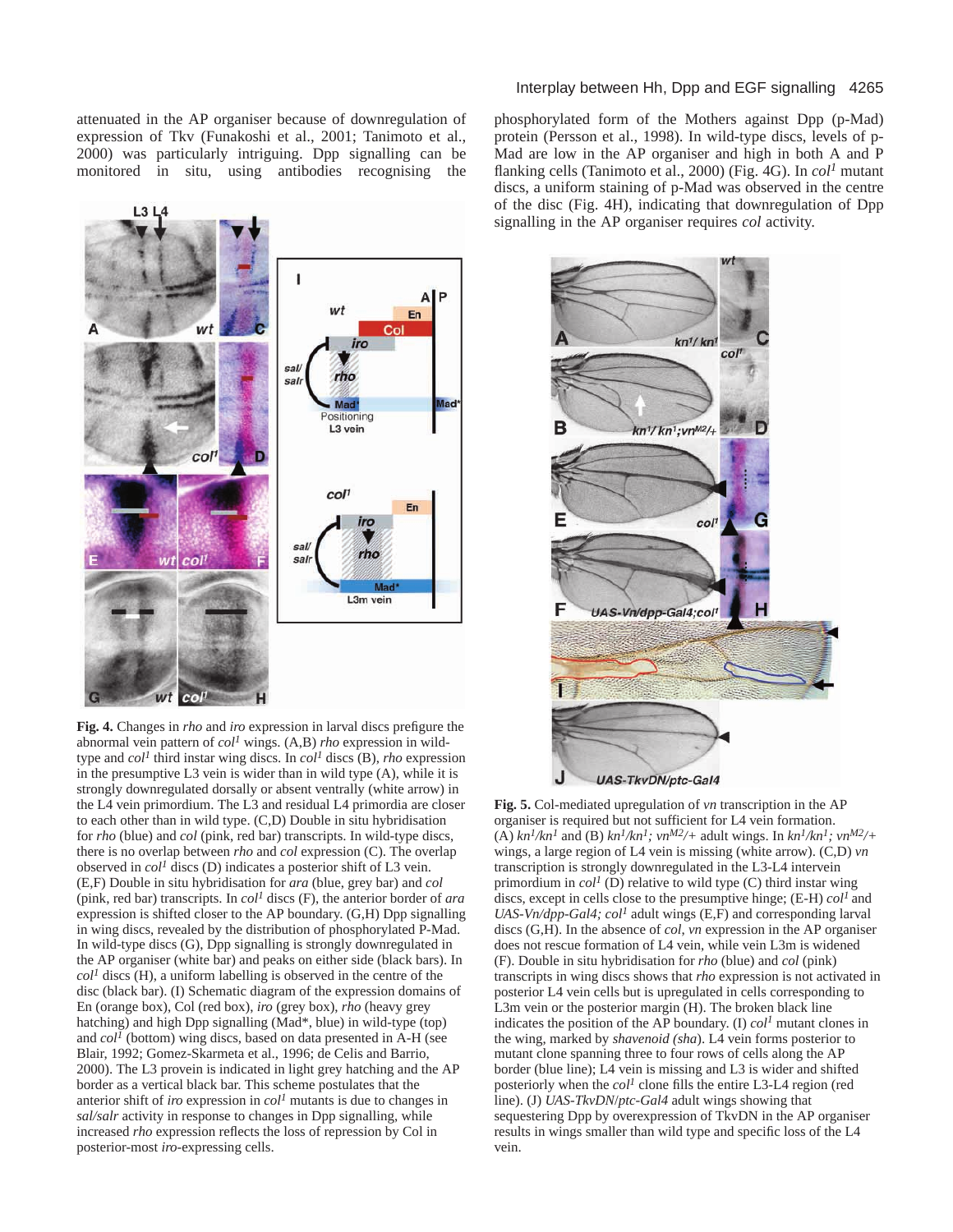

**Fig. 6.** Proposed model for the interplay between the Hh, Dpp and EGF signalling pathways in the AP organiser and patterning of the medial region of the wing. Anterior cells that receive high doses of Hh (the AP wing organiser) activate Col, which, in turn, upregulates expression of BS, *vn*, *emc* and *mtv*, and represses expression of *EGFR* (aMohler et al., 2000). BS (D-SRF) is required for commitment of Col-expressing cells to an intervein fate (L3-L4 intervein) and Emc for their proliferation. Repression of *tkv* by Mtv leads to low levels of Dpp signalling in the AP organiser cells and high levels in both A and P flanking cells (<sup>b</sup>Funakoshi et al., 2001). Vn diffuses and activates EGF signalling in posterior cells (visualised by *rho* expression; heavy grey hatching). Col-mediated upregulation of Vn expression and modulation of Dpp signalling are both required for activation of EGF signalling in posterior cells and formation of L4 vein. *rho* repression in posterior-most *iro*-expressing cells positions the L3 vein competent domain anterior to the AP organiser (see Fig. 4I for the role of *sal/salr* in positioning *iro* expression). The signals triggering EGF activation in L3 vein and positioning *rho* expression at the centre of L3 and L4 provein domains (Biehs et al., 1998) remain unknown.

# **Lack of L4 vein in the absence of Col activity; impaired vn transcription in the AP organiser**

Differentiation of posterior L4 vein specifically requires the activity of Vein (Garcia-Bellido et al., 1994). Genetic mosaic experiments indicated that this activity is provided by anterior cells close to the AP boundary where the *vn* transcripts accumulated in third instar larval discs (Simcox et al., 1996) (Fig. 5C). The absence of L4 vein in  $col<sup>1</sup>$  wings suggested that *col* and *vn* might genetically interact. To test for this possibility, we first looked for dominant genetic interactions between the two genes. Flies either homozygous for a weak *col/kn* allele,  $kn<sup>1</sup>$ , or heterozygous for a strong allele of *vn*, *vn*<sup>*M2*</sup>, formed a normal L4 vein. However, in *kn1/kn1; vnM2/+* flies, L4 vein was missing, except for its proximal- and distal-most parts, showing that *vn* and *col* cooperate to promote L4 vein formation (Fig. 5A,B). We then looked at *vn* expression in *col<sup>1</sup>* mutant discs. In the absence of *col* activity, a strong downregulation of *vn* transcription was observed in the AP organiser, except in the cells located near the presumptive hinge*. vn* transcription outside the wing pouch was not affected (Fig. 5C,D and data not shown). Together, these data indicate

that *col* acts upstream of *vn* transcription in the AP organiser cells.

#### **vn expression in the AP organiser is not sufficient to rescue formation of L4 vein in col mutant discs**

To ensure that *col* requirement for L4 vein formation was only through the upregulation of *vn* transcription in the AP organiser, we asked whether re-introducing *vn* expression would be sufficient to rescue of L4 vein in the absence of *col*. As expression of *UAS-col* under the control of a *dpp-Gal4* driver in *col* mutant wings restores formation of L4 vein (data not shown), we expressed *vn* under control of the same driver. In contrast to *col*, *vn* expression did not restore formation of L4 vein, however. Instead, it led to the formation of a wider L3m vein (Fig. 5E,F). Accordingly, *rho* expression in larval discs was not restored in the L4 vein primordium, while strongly upregulated in the anterior L3m provein and over a distance of several cell diameters in the posterior wing margin (Fig. 5G,H). One possible reason for the failure of presumptive L4 vein cells to respond could be a limited range of diffusion of Vn as the P compartment is separated by three to four cell diameters from the source of Vn when expressed under control of the *dpp-Gal4* driver, due to the transcriptional repression of *dpp* by anterior En (Alves et al., 1998; Strigini and Cohen, 1997). To rule out this possibility, we examined L4 vein formation in  $col<sup>1</sup>$  mutant clones located in the A compartment, at varying distances from the AP boundary. We observed a loss of vein L4 when *col<sup>1</sup>* mutant clones encompassed most, if not all, dorsal and ventral cells in the L3-L4 region. By contrast, L4 vein formed in cases where dorsal and ventral *col<sup>1</sup>* cells spanned three to four rows of cells along the AP boundary (Fig. 5I). These data indicated that Vn is able to induce L4 vein formation, even when expressed at a distance of three to four cell diameters. The inability of Vn to activate *rho* expression in the L4 vein primordium and restore L4 vein formation in *col<sup>1</sup>* mutants indicated that another signal regulated by *col* in the AP organiser is required, in addition to *vn*. We therefore analysed the possible role of Col-mediated downregulation of Dpp signalling (Fig. 4H,I).

#### **Modulation of Dpp signalling by the AP organiser cells is required for formation of L4 vein**

In order to determine whether Col-dependent downregulation of Dpp signalling in the AP organiser was involved for L4 vein formation, we expressed a dominant-negative form of Tkv, TkvDN (*UAS-Tkv1*∆*GSK*) (Haerry et al., 1998) in the AP organiser, using a *ptc-Gal4* driver. The TkvDN protein has a dual effect when overexpressed: blocking Dpp signalling and trapping Dpp itself, thus limiting its diffusion (Haerry et al., 1998). Expressing TkvDN in the AP organiser resulted in smaller wings with a loss of L4 vein and anterior crossvein (Fig. 5J). The decrease in wing size has been attributed to the titration of Dpp molecules when high levels of TkvDN (or Tkv) are expressed, leading to reduced growth of the posterior wing compartment (Haerry et al., 1998) (see Discussion). More striking is the loss of the L4 vein, suggesting that this is the first vein affected when Dpp levels are reduced. That the loss of L4 vein is an early patterning defect was confirmed by *rho* in situ hybridisation on larval wing discs. In *UAS-TkvDN/ptc-Gal4* discs, *rho* was not expressed in presumptive L4 vein (data not shown). Taken together, our data suggested that increased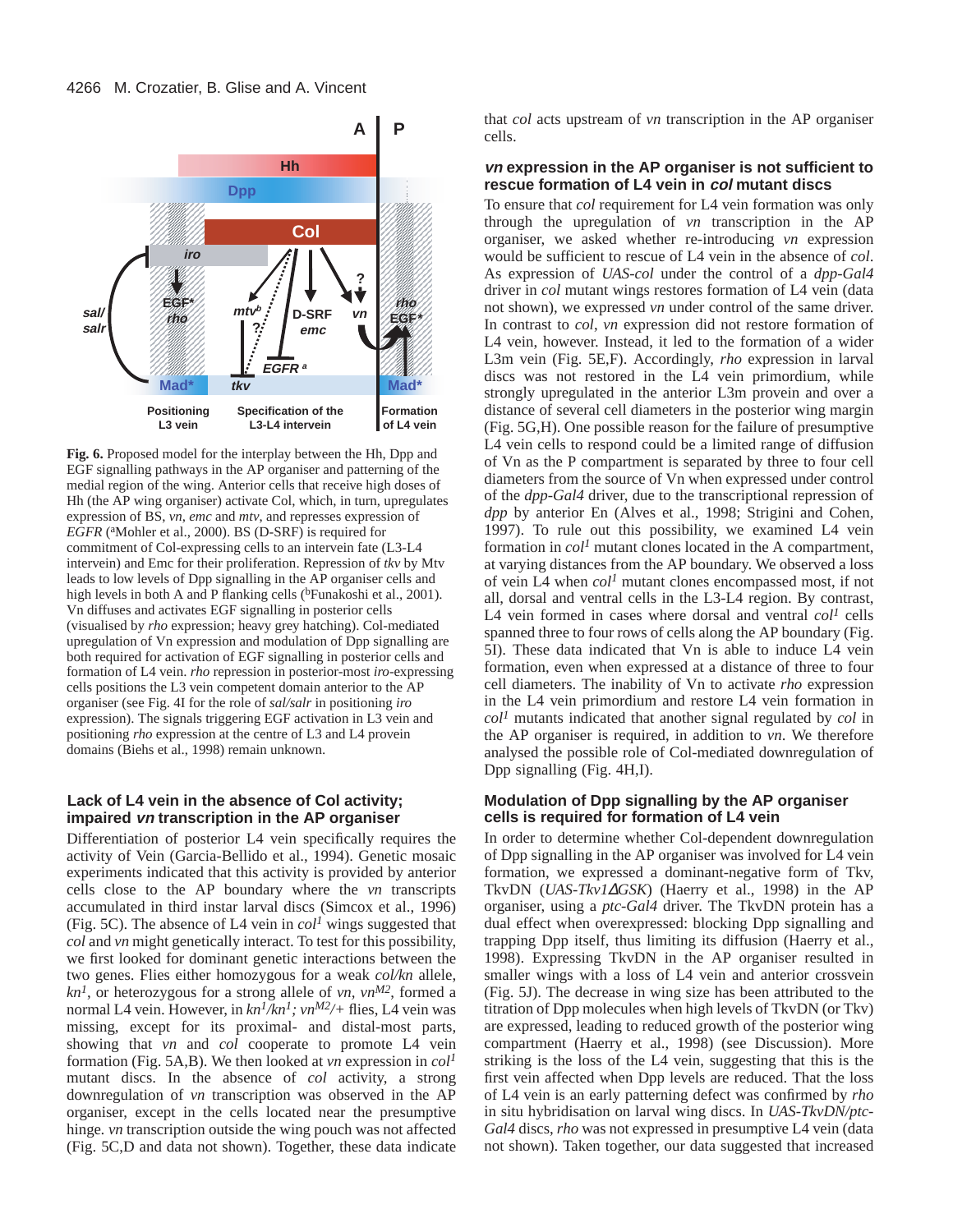sequestering of Dpp in the AP organiser in either *col* mutant or *UAS-TkvDN/ptc-Gal4* discs could modify the range of Dpp signalling and lead to both a reduced size of the posterior compartment and preferential loss of the L4 vein. Activation of Col expression by high doses of Hh thus appears to be an essential component of the interplay between Hh and Dpp signalling that specifies the provein fate of cells located on either side of the AP organiser.

# **DISCUSSION**

The *Drosophila* wing primordium is subdivided into anterior (A) and posterior (P) compartments, with the AP boundary reflecting a true lineage restriction (Garcia-Bellido, 1975). How this discontinuity serves as a source of positional information, which patterns the imaginal disc and adult appendage, has been the subject of intensive investigation for over 25 years (Crick and Lawrence, 1975). The current model is a signalling-relay model where Hh secreted from the P cells diffuses into the A cells along the AP boundary and exerts a patterning function both independently and through the induction of *dpp* expression; Dpp in turn diffuses in both directions and acts at long-range to organise the pattern of more distal regions (Basler and Struhl, 1994; Chen and Struhl, 1996; Tabata and Kornberg, 1994; Mullor et al., 1997; Neumann and Cohen, 1997; Strigini and Cohen, 1997). We show here that activity of the Hh, Dpp and EGF signalling pathways in patterning of the *Drosophila* wing are coordinated by Col, a Hh target specific to the wing AP organiser (Fig. 6).

## **Col activity is required for downregulation of Dpp signalling in the AP organiser**

An unanticipated intricacy of the independent, versus Dppmediated, Hh patterning activity in the wing arose from comparison of the gradient of Dpp activity with *dpp* expression. It revealed that Dpp signalling is downregulated in the AP organiser and upregulated in both A and P flanking cells (Tanimoto et al., 2000). This downregulation of Dpp activity was shown to result from the localised transcriptional repression of *tkv*, which is itself due to activation of the transcriptional repressor Master of thick vein (Mtv) in response to Hh signalling (Funakoshi et al., 2001). We show here that Col activity is required for the downregulation of Dpp signalling in the AP organiser and link this regulation to Col requirement for positioning L3 vein and formation of L4 vein. While the observation that *mtv* transcription is downregulated in *col* mutant discs (data not shown) and tkv is upregulated in clones of *col* mutant cells (T. Tabata, personal communication) suggests that *col* may act upstream of *mtv* in the regulatory cascade, attenuating Dpp signalling in the AP organiser, the relative functions of these two genes remain to be examined in detail.

## **Positioning L3 vein: crosstalk between Hh and Dpp signalling via col and iro regulation**

It has previously been proposed that Hh does directly control the position of L3 vein, although the molecular mechanisms of this control were not firmly established (Mullor et al., 1997; Stigini and Cohen, 1997). In both *col* (Nestoras et al., 1997) (this paper) and *mtv* mutant clones (Tanimoto et al., 2000), the position of L3 vein is shifted posteriorwards. That both *col* and *mtv* control the position of L3 vein suggested that this position is defined by Hh signalling through the modulation of Dpp signalling. It has previously been established that *iro* was required for *rho* activation in the L3 primordium and formation of L3 vein (Gomez-Skarmeta et al., 1996; Gomez-Skarmeta and Modolell, 1996). *iro* is activated by both Dpp and Hh signalling and its anterior border of expression is under control of *sal/salr*, a target of Dpp (De Celis and Barrio, 2000). We show that the patterns of *col*, *iro* and *rho* expression are intimately connected. We observed both an increased number of cells expressing *rho* and a posterior shift of the anterior border of *iro* expression in *col<sup>1</sup>* mutant discs. We interpret this posterior shift as reflecting a modified range of Dpp signalling relayed, at least in part, by *sal/salr* activity. The increased number of *rho*-expressing cells, for its part, indicated that Col is able to antagonise *rho* activation by *iro* in cells, which express both *iro* and Col. This correlates well with the wing phenotype – anteriorwards shift of the L3 vein, together with gaps in its distal region – which results from anterior extension of Col expression, in *UAS-Col/dpp-Gal4* wing discs (Mohler et al., 2000) (M. C., unpublished). The distal gaps could reflect the complete absence of *rho* expression close to the DV border, because of the complete overlap between *col* and *iro* expression where *iro* expression is narrower. From *col* loss- and gain-of function experiments, we therefore conclude that the primordium of L3 vein corresponds to cells that express *iro* but not *col* (Fig. 4I). Col thus appears to play a dual role in defining the position and width of L3 vein: activating BS and repressing EGFR in the wing AP organiser cells, endows these cells with an intervein fate, while attenuating Dpp signalling indirectly positions the anterior limit of *iro* expression domain, and L3 vein competence anterior to the AP organiser (Fig. 6).

# **Formation of L4 vein depends upon appropriate regulation of both Dpp and EGF signalling in the AP organiser**

We have shown that Col regulates *vn* transcription in the AP organiser. This expression of *vn* is required for formation of L4 vein (Garcia-Bellido et al., 1994; Schnepp et al., 1996; Simcox et al., 1996). The loss of this vein in  $col<sup>1</sup>$  mutants could not, however, be rescued by expressing high level of Vn in the AP organiser, suggesting that a second signal dependent upon Col was also required. The specific loss of L4 vein was previously observed in conditions of reduced levels of Dpp signalling caused by ubiquitous expression of either Tkv or TkvDN (Haerry et al., 1998). Together with this, the *col<sup>1</sup>* wing phenotype and Col requirement for downregulation of Dpp signalling in the AP organiser suggested a role of Dpp signalling in formation of L4 vein. Indeed, expressing a dominant-negative form of Tkv (TkvDN) in the AP organiser resulted in L4 loss. At first sight, it may appear contradictory that either upregulation (in *col* mutants) or downregulation (by expressing TkvDN) of Dpp signalling in the AP organiser leads to the preferential loss of posterior L4 vein. In both cases, however, there is increased sequestering of Dpp in the AP organiser, which limits its range of diffusion and signalling in posterior cells (Haerry et al., 1998; Lecuit and Cohen, 1998). Therefore attenuation of Dpp signalling in the AP organiser and increased signalling in posterior flanking cells (Tanimoto et al., 2000) appears to be required in addition to Vn activity for formation of L4 vein. By modulating Dpp signalling and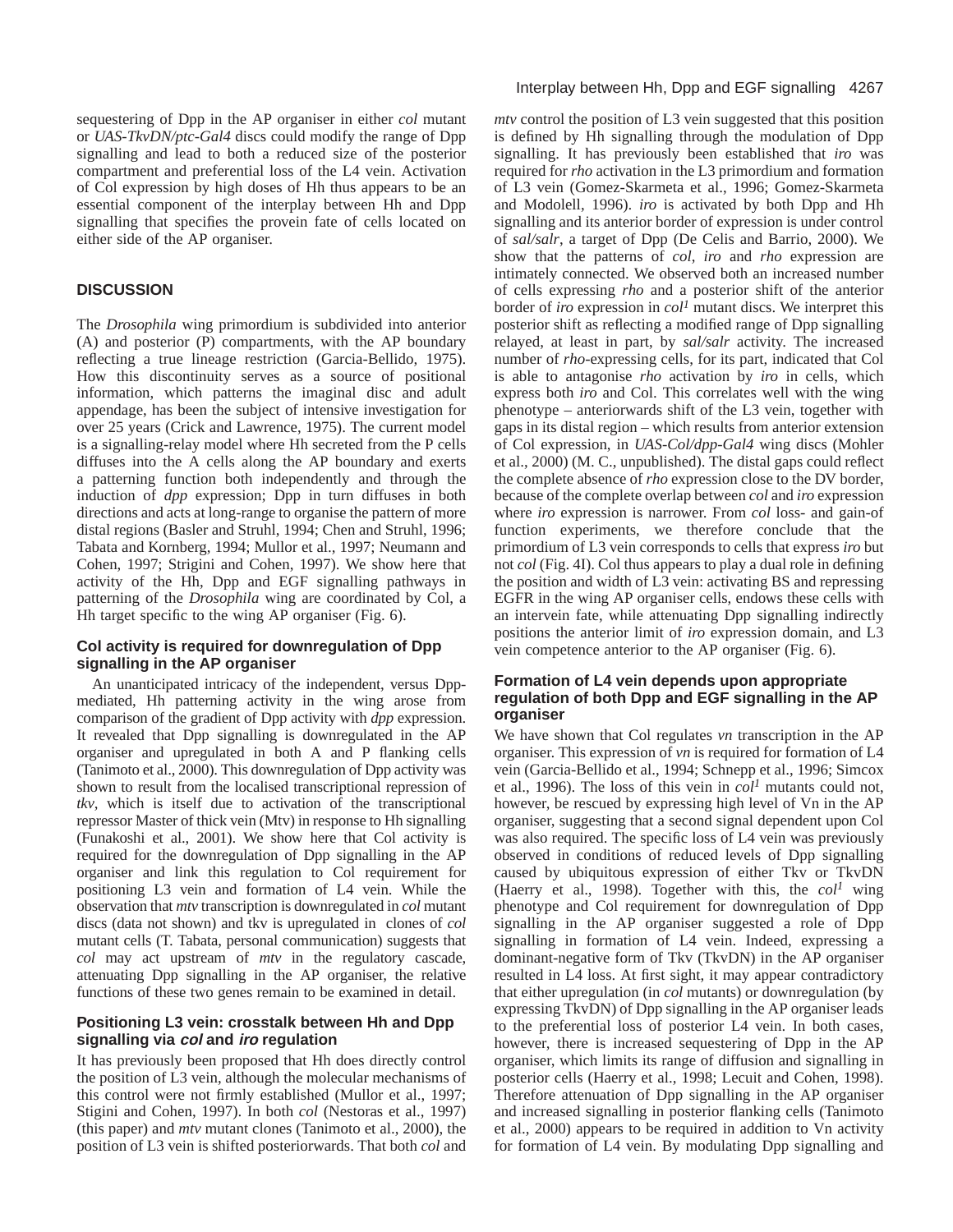*vn* transcription in cells receiving high doses of Hh, Col thus links Hh short-range activity to both positioning of the anterior L3 vein and formation of the posterior L4 vein.

#### **Dual Col function in the control of cell proliferation in the wing disc**

In both null and hypomorphic *col* mutants, the wing blades are 20% smaller than wild type, owing to a reduced number of cells, both in the L3-L4 intervein and the posterior compartment. Reduced proliferation in the posterior compartment is a cell non-autonomous effect that is probably linked to the decreased range of Dpp diffusion that results from the upregulation of Tkv in the AP organiser cells (Lecuit and Cohen, 1998; Tanimoto et al., 2000). By contrast, the reduced size or the lack of L3-L4 intervein in  $col<sup>1</sup>/kn<sup>1</sup>$  and  $col<sup>1</sup>$  mutants, respectively, is an independent defect as Dpp signalling is uprather than downregulated in this region. Defective cell proliferation in the central region of *col* wings in pupae could be linked to Col requirement for upregulation of *emc* and N, previously shown to be required for cell proliferation (Garcia-Bellido et al., 1976; De Celis and Garcia-Bellido, 1994; Baonza and Garcia-Bellido, 1999). Thus, the size reduction of  $col<sup>1</sup>$  mutant wings therefore reflects the cumulative effect of changes in Dpp signalling and decreased expression of *emc* and/or N in the AP organiser.

# **The wing AP organiser: a tissue-specific signalling centre**

Col was initially characterised for its function in the segmentation of the embryonic head, acting upstream of Hh in this process (Crozatier et al., 1996; Crozatier et al., 1999). Its key role in mediating short-range Hh activity in the wing was therefore unanticipated. Col role in the wing illustrates the pivotal importance of tissue-specific mediators of Hh and Hh→Dpp signalling pathways in patterning different appendages. The concentration of Shh is the primary determinant of AP polarity in the vertebrate limb (Lewis et al., 2001; Yang et al., 1997). In this case, as in *Drosophila* imaginal discs, a signalling relay involving Bmps is implicated (Drossopoulou et al., 2000; Duprez et al., 1996). Col/Kn is the single *Drosophila* member of the family of COE transcription activators that includes products of the vertebrate *ebf*/*olf-1*/*coe* genes and *C. elegans unc-3* (for a review, see Dubois and Vincent, 2001). Whether Col function in mediating tissue-specific interpretation of Hh signalling in *Drosophila* has some equivalent in vertebrates or corresponds to the co-option of Col in a highly derived patterning process remains to be investigated.

We are grateful to P. Blader, F. Roch, J. Smith and two anonymous reviewers for critical reading of the manuscript; to S. Cohen, A. Garcia-Bellido, K. Wharton and the Bloomington stock Center for fly strains; to R. A. Holmgren, M. Gilmam and T. Tabata for antibodies; and to J. de Celis, J. Modolell, F. Schweisguth and A. Simcox for plasmids. This work was supported by CNRS and Ministère de la Recherche (ACI Biologie du Développement). B. Glise was supported by a fellowship from the 'Fondation pour la Recherche Médicale'.

#### **REFERENCES**

**Abrams, J. M., White, K., Fessler, L. I. and Steller, H.** (1993). Programmed cell death during *Drosophila* embryogenesis. *Development* **117**, 29-43.

- **Alves, G., Limbourg-Bouchon, B., Tricoire, H., Brissard-Zahraoui, J., Lamour-Isnard, C. and Busson, D.** (1998). Modulation of Hedgehog target gene expression by the Fused serine-threonine kinase in wing imaginal discs. *Mech. Dev.* **78**, 17-31.
- **Baonza, A. and Garcia-Bellido, A.** (1999). Dual role of *extramacrochaetae* in cell proliferation and cell differentiation during wing morphogenesis in Drosophila. *Mech. Dev.* **80**, 133-146.
- **Basler, K. and Struhl, G.** (1994). Compartment boundaries and the control of *Drosophila* limb pattern by hedgehog protein. *Nature* **368**, 208-214.
- **Biehs, B., Sturtevant, M. A. and Bier. E.** (1998). Boundaries in the *Drosophila* wing imaginal disc organize vein-specific genetic programs. *Development* **125**, 4245-4257.
- **Blair, S. S.** (1992). Engrailed expression in the anterior lineage compartment of the developing wing blade of *Drosophila*. *Development* **115**, 21-33.
- **Brook, W. J., Diaz-Benjumea, F. J. and Cohen, S. M.** (1996). Organizing spatial pattern in limb development. *Annu. Rev. Cell Dev. Biol.* **12**, 161- 180.
- **Campuzano, S. and Modolell, J.** (1992). Patterning of the *Drosophila* nervous system: the *achaete-scute* gene complex. *Trends Genet.* **8**, 202-208.
- **Chen, Y. and Struhl, G.** (1996). Dual roles for *patched* in sequestering and transducing Hedgehog. *Cell* **87**, 553-563.
- **Crick, F. H. and Lawrence, P. A.** (1975). Compartments and polyclones in insect development. *Science* **189**, 340-347.
- **Crozatier, M., Valle, D., Dubois, L., Ibnsouda, S. and Vincent, A.** (1996). *collier*, a novel regulator of *Drosophila* head development, is expressed in a single mitotic domain. *Curr. Biol.* **6**, 707-718.
- **Crozatier, M., Valle, D., Dubois, L., Ibnsouda, S. and Vincent, A.** (1999). Head versus trunk patterning in the *Drosophila* embryo; *collier* requirement for formation of the intercalary segment. *Development* **126**, 4385-4394.
- **Crozatier, M. and Vincent, A.** (1999). Requirement for the *Drosophila* COE transcription factor Collier in formation of an embryonic muscle: transcriptional response to Notch signalling. *Development* **126**, 1495-1504.
- **De Celis, J. F.** (1998). Positioning and differentiation of veins in the *Drosophila* wing. *Int. J. Dev. Biol.* **42**, 335-343.
- **De Celis, J. F. and Garcia-Bellido, A.** (1994). Roles of the *Notch* gene in *Drosophila* wing morphogenesis. *Mech. Dev.* **46**, 109-122.
- **De Celis, J. F., Baonza, A. and Garcia-Bellido, A.** (1995). Behavior of *extramacrochaetae* mutant cells in the morphogenesis of the *Drosophila* wing. *Mech. Dev.* **53**, 209-221.
- **De Celis, J. F., Bray, S. and Garcia-Bellido, A.** (1997). Notch signalling regulates *veinlet* expression and establishes boundaries between veins and interveins in the *Drosophila* wing. *Development* **124,** 1919-1928.
- **De Celis, J. F. and Barrio, R.** (2000). Function of the *spalt/spalt*-related gene complex in positioning the veins in the *Drosophila* wing. *Mech. Dev.* **91**, 31-41.
- **Diaz-Benjumea, F. J. and Garcia-Bellido, A.** (1990). Behaviour of cells mutant for an EGF receptor homologue of *Drosophila* in genetic mosaics. *Proc. R. Soc. Lond. B Biol. Sci.* **242**, 36-44.
- **Drossopoulou, G., Lewis, K. E., Sanz-Ezquerro, J. J., Nikbakht, N., McMahon, A. P., Hofmann, C. and Tickle, C.** (2000). A model for anteroposterior patterning of the vertebrate limb based on sequential longand short-range Shh signalling and Bmp signalling. *Development* **127**, 1337- 1348.
- **Dubois, L. and Vincent, A.** (2001). The COE Collier/Olf1/EBF transcription factors: structural conservation and diversity of developmental functions. *Mech. Dev.* **108**, 3-12.
- **Duprez, D. M., Kostakopoulou, K., Francis-West, P. H., Tickle, C. and Brickell, P. M.** (1996). Activation of Fgf-4 and HoxD gene expression by BMP-2 expressing cells in the developing chick limb. *Development* **122**, 1821-1828.
- **Ellis, H. M., Spann, D. R. and Posakony, J. W.** (1990). extramacrochaetae, a negative regulator of sensory organ development in Drosophila, defines a new class of helix-loop-helix proteins. *Cell* **61**, 27-38.
- **Funakoshi, Y., Minami, M. and Tabata, T.** (2001). *mtv* shapes the activity gradient of the Dpp morphogen through regulation of *thickvein*. *Development* **128**, 67-74.
- **Garcia-Bellido, A.** (1975). Genetic control of wing disc development in *Drosophila*. *Ciba Found. Symp.* **29**, 161-182.
- **Garcia-Bellido, A., Ripoll, P. and Morata, G.** (1976). Developmental compartmentalization in the dorsal mesothoracic disc of *Drosophila*. *Dev. Biol.* **48**, 132-147
- **Garcia-Bellido, A., Cortes, F. and Milan, M.** (1994). Cell interactions in the control of size in *Drosophila* wings. *Proc. Natl. Acad. Sci. USA* **91**, 10222- 10226.